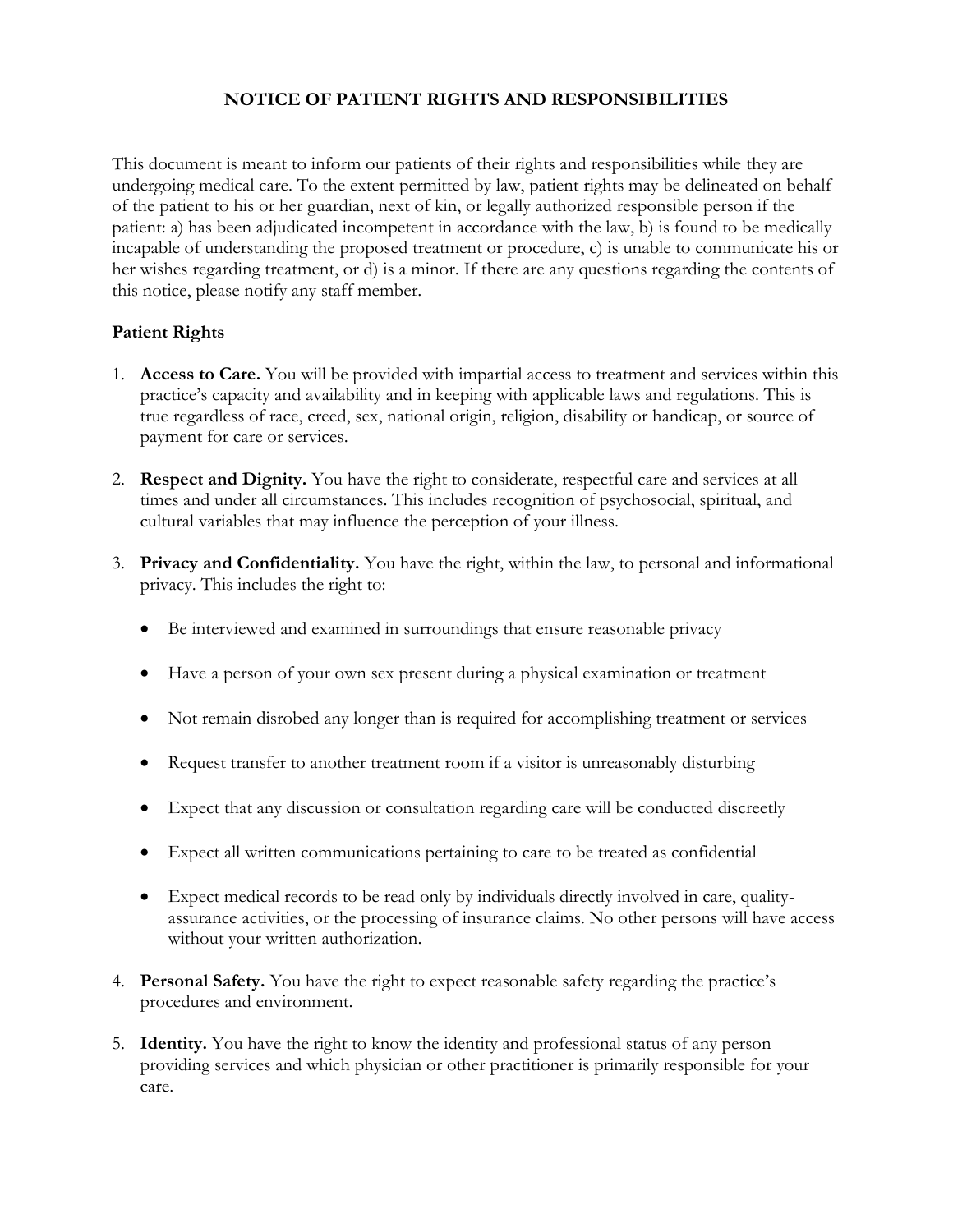- 6. **Information.** You have the right to obtain complete and current information concerning your diagnosis (to the degree known), your treatment, and any known prognosis. This information should be communicated in terms that you understand.
- 7. **Communication.** If you do not speak or understand the predominant language of the community, you should have access to an interpreter. This is particularly true when language barriers are a continuing problem.
- 8. **Consent.** You have the right to information that enables you, in collaboration with the physician, to make treatment decisions.
	- Consent discussions will include an explanation of the condition, the risks and benefits of treatment, as well as the consequences of no treatment.
	- Except in the case of incapacity or life-threatening emergency, you will not be subjected to any procedure unless you provide voluntary, written consent.
	- You will be informed if the practice proposes to engage in research or experimental projects affecting its care or services. If it is your decision not to take part, you will continue to receive the most effective care the practice otherwise provides.
- 9. **Consultation.** You have the right to accept or refuse medical care to the extent permitted by law. However, if refusing treatment prevents the practice from providing appropriate care in accordance with ethical and professional standards, your relationship with this practice may be terminated upon reasonable notice.
- 10. **Charges.** Regardless of the source of payment for care provided, you have the right to request and receive itemized and detailed explanations of any billed services.
- 11. **Rules and Regulations**. You will be informed of the practice's rules and regulations concerning your conduct as a patient at this facility. You are further entitled to information about the initiation, review, and resolution of patient complaints.

## **Patient Responsibilities**

- 1. **Keep Us Accurately Informed.** You have the responsibility to provide, to the best of your knowledge, accurate and complete information about your present complaints, past illnesses, hospitalizations, medications, and other matters relating to your health, including unexpected changes in your condition.
- 2. **Follow Your Treatment Plan.** You are responsible for following the treatment plan recommended by the physician. This may include following the instructions of health care personnel as they carry out the coordinated plan of care, implement the physician's orders, and enforce the applicable practice rules and regulations.
- 3. **Keep Your Appointments.** You are responsible for keeping appointments and, when unable to do so for any reason, for notifying this practice.